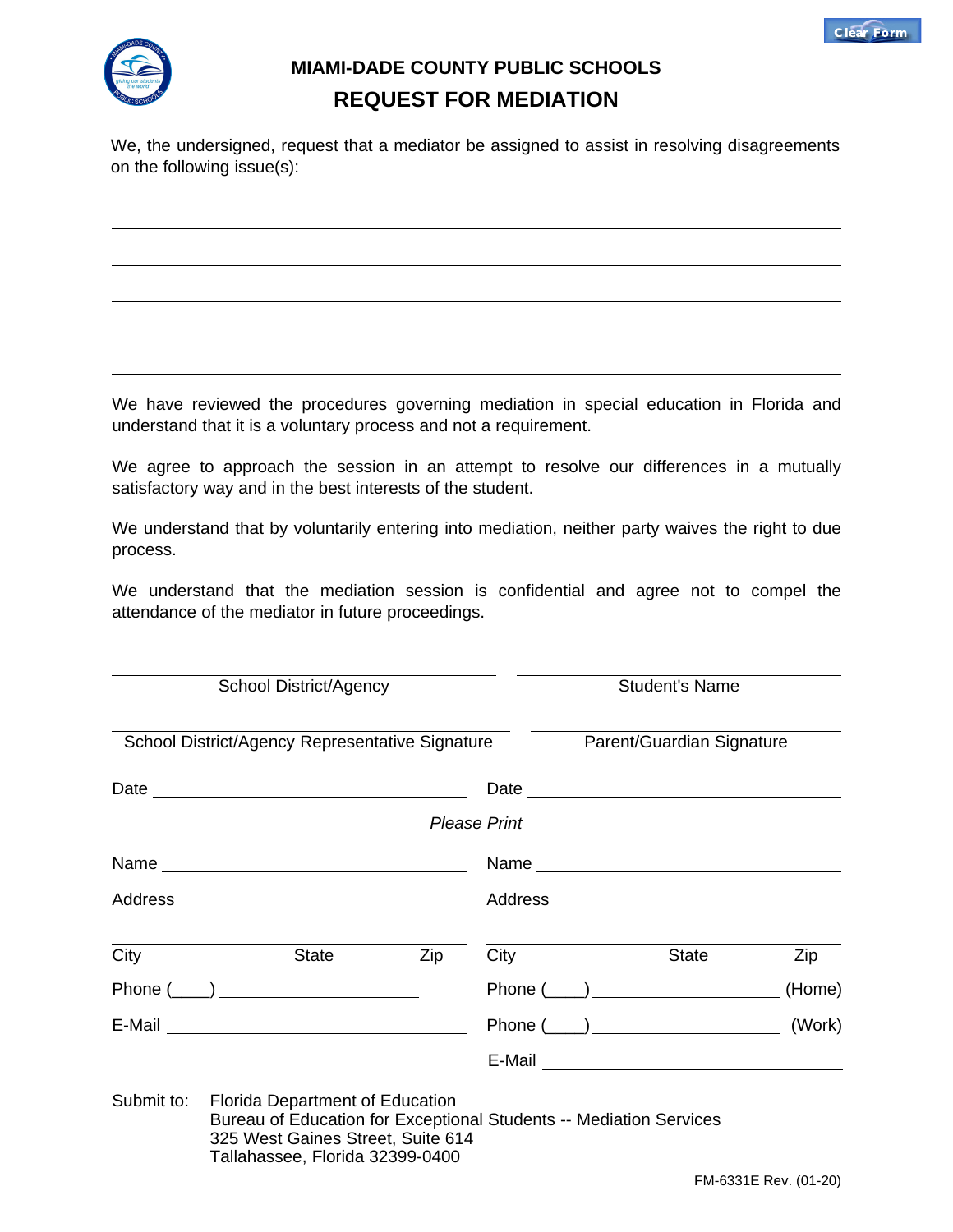

**ESCUELAS PÚBLICAS DEL CONDADO MIAMI-DADE** 

## **SOLICITUD DE MEDIACIÓN**

Nosotros, los abajo firmantes, solicitamos que un mediador sea asignado para asistir en resolver desacuerdos con respecto a los asuntos siguientes:

Hemos revisado los procedimientos que rigen la mediación en educación especial en la Florida y entendemos que es un proceso voluntario y no un requisito.

Convenimos participar en la sesión en un intento de resolver nuestras diferencias de una manera mutuamente satisfactoria y en el mejor interés del estudiante.

Entendemos que por participar voluntariamente en mediación, ninguna de las partes renuncia al derecho a un proceso legal.

Entendemos que la sesión de mediación es confidencial y acordamos no exigir la participación del mediador en procesos futuros.

| Distrito/Agencia Escolar |        |                                                                                                                                                                                                                                                                                   | Nombre del Estudiante |                             |                                           |  |  |
|--------------------------|--------|-----------------------------------------------------------------------------------------------------------------------------------------------------------------------------------------------------------------------------------------------------------------------------------|-----------------------|-----------------------------|-------------------------------------------|--|--|
|                          |        | Firma del Representante del Distrito/Agencia Escolar                                                                                                                                                                                                                              |                       | Firma del Padre/Madre/Tutor |                                           |  |  |
|                          |        |                                                                                                                                                                                                                                                                                   |                       |                             |                                           |  |  |
|                          |        | Por Favor Escriba en Letra de Molde                                                                                                                                                                                                                                               |                       |                             |                                           |  |  |
|                          |        |                                                                                                                                                                                                                                                                                   |                       |                             |                                           |  |  |
|                          |        |                                                                                                                                                                                                                                                                                   |                       |                             |                                           |  |  |
| Ciudad                   | Estado | Código Postal                                                                                                                                                                                                                                                                     | Ciudad                | Estado                      | Código Postal                             |  |  |
|                          |        | Teléfono (____) ______________________                                                                                                                                                                                                                                            |                       | Teléfono (____)             | (Domicilio)                               |  |  |
| Correo Electrónico       |        |                                                                                                                                                                                                                                                                                   |                       |                             | Teléfono (____) ________________(Oficina) |  |  |
|                          |        |                                                                                                                                                                                                                                                                                   |                       |                             | Correo Electrónico                        |  |  |
|                          |        | Presentar a: Florida Department of Education (Departamento de Educación de la Florida)<br>Bureau of Education for Exceptional Students -- Mediation Services<br>(Oficina de Educación para Estudiantes Especiales -- Servicios de Mediación)<br>325 West Gaines Street, Suite 614 |                       |                             |                                           |  |  |

Tallahassee, Florida 32399-0400